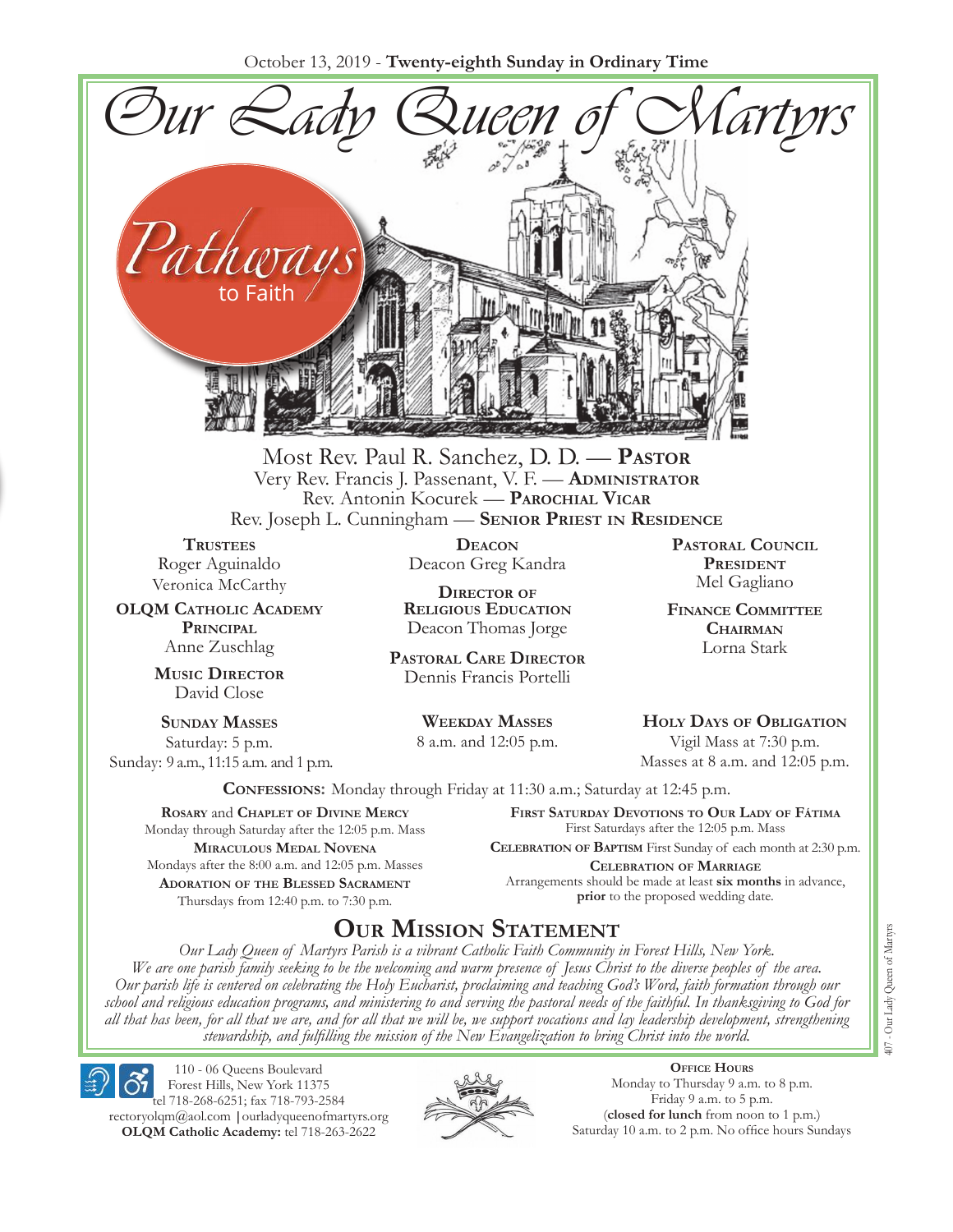### **Masses for the Week**

*Saturday, October 12* **8 a.m.** Gabriel Caycedo **12:05 p.m***.* Grisel Porto Beonabe **5 p.m.** Speranza Gorietti

*Sunday, October 13* **9 a.m. Family Mass celebrated for the parishioners of Our Lady Queen of Martyrs**

*Children's Liturgy of the Word* 

*Monday, October 14* **Saint Callistus I 8 a.m.** Margaret M. Clancy **12:05 p.m.** Andrew Martorano

*Tuesday, October 15* **Saint Teresa of Jesus 8 a.m.** John Sequira **12:05 p.m***.* Deceased members of the Greger family

*Wednesday, October 16*

**Saint Hedwig Saint Margaret Mary Alacoque 8 a.m.** Joseph Mauro **12:05 p.m.** Katherine "Kay" Trudden

*Thursday, October 17* **Saint Ignatius of Antioch 8 a.m.** George and Peg Stevenson **12:05 p.m***.* Angela and Diego Polito

*Friday, October 18* **Saint Luke 8 a.m.** Juan Cruz **12:05 p.m***.* In honor of St. John Paul II

*Saturday, October 19* **Saints John de Brébeuf and Issac Jogues 8 a.m.** Nora Donahue **12:05 p.m***.* Brian Cahill **5 p.m.** Barbara Hageney

Blanche Aeppli, Svetlana Abramova, Augusto F. Alvarez, Daniel Alvarez, Aldo Arcomano, Michael Bekman, Alexander Berardino, Peter Berardino, Mark Bradley, Elba Camacho, Shana Clemente, Maria Comacho, Mary Ann Cornell, Irene Cucurella, Tracy Cuva, Joan Donnelly, Norman Doucette, Mary Evanisko, Baby Luka Dudashvili, Stephanie Feldman, Michael Flannery, Alice Fromer, Pat Gmerek, Ann Harding, Sean Harrison, Robert Heyer, René Hojilla, Giles Houghton, Michael H. Jordan, Anncarol Macho, Carmen Leon Marin, Liz Maryon, Artur Mavashev, Louie Mavashev, Marina Mavashev, Anthony Mendola, Mariana Menoscal, Mark Myers, Veronica Nissan, Maria Ojeda, Richard O'Keeffe, Barbara Pacheco, Connie Panaralla, Clara Patoff, Grace Plank, Maureen Piatt, Nancy Piotrowski, Bonnie Post, Veronica Pulanski, Nicole Rappa, Scott Salbo, Dr. Anthony Sarro, Scaturro family, Frank Soriente, Steven Strumpf, Wong Wai Suet, John Taddeo, Chris Townley, Maria Viesta, Brittany Zaita—**and all parishioners currently in nursing homes, hospitals or confined to their homes**

> **NOTE:** Sometimes late changes to schedules happen after our bulletin is printed. Thank you for understanding.

# **Main Events of the Week**

*Sunday, October 13* **STEWARDSHIP SUNDAY AND COMMITMENT WEEKEND**

**10 a.m.,** *rectory (enter through glass door off 72nd Road):* **Bible Study Group**

**2 p.m.,** *church plaza:* **Living Rosary**

*Tuesday, October 15* **7:30 p.m.,** *choir loft:* **Choir Rehearsal**

*Wednesday, October 16* **RELIGIOUS EDUCATION** 

**3:45**–**5 p.m.,** *levels 1, 2, 3 and 4 class* **7**–**8:15 p.m.,** *levels 5, 6, Confirmation, FFO  I*

*Thursday, October 17* **10:30 a.m.,** *nursing home:*  **Forest View Nursing Home Mass**

**After 12:05 p.m. Mass,** *church:*  **Exposition and Adoration of the Blessed Sacrament**

**7:30 p.m.** *church:* **Benediction**

*Friday, October 18* **6:30**–**9 p.m.,** *McLaughlin Hall:* **Martyrs Active Youth Organization**

**7:30 p.m.,** *rectory (enter through glass door off 72nd Road):* **Charismatic Prayer Group meeting**

*Saturday, October 19*

**9**–**10 a.m.,** *church:* **Altar Server Training**

*Rectory = main meeting room (lower level)*

# **Remember Our Sick Remember Our Deceased**

Gladys Carrion Fr. Phi Phu Ho Alma Nieves

Monica Romany Issa Tate

### **We pray for the men and women of our Armed Forces serving in the U.S. and abroad**

Eric Böhm, Sergio Borrero, Thaddeus Buenaventura, Ricardo Cantillo, Bobby DiTroia, Armando Fellin, Andrew Gonzalez, A. Jay James, William (Will) Klos, Michael Le Floch, Louis Mannino, Jean-Marc Moïse, Brian Quinn, Justin Pabse, Adam Rearick, Rodney Ross, McNeely Royal, Victoria Tissler-Bacca, Charles Torres, Jose J. Vaz, Mollie Rae Whitley, William Youssef, Phillip Whitley, Jeff Zabala. **Please pray for all who risk their lives for our safety, including police, fire, corrections and military personnel.**

407 - Our Lady Queen of Martyrs Our Lady  $\overline{407}$ .

WELCOME! Sound-enhancing assistive listening device is available if you have trouble hearing during Mass. Please visit the sacristy for information. If a disability makes it difficult for you to fully participate at Mass or other activities of our parish, email our **Parish Advocate for Persons with Disabilities**, Karen Mongiello, at disabilities.olqm@gmail.com, to make your special needs known.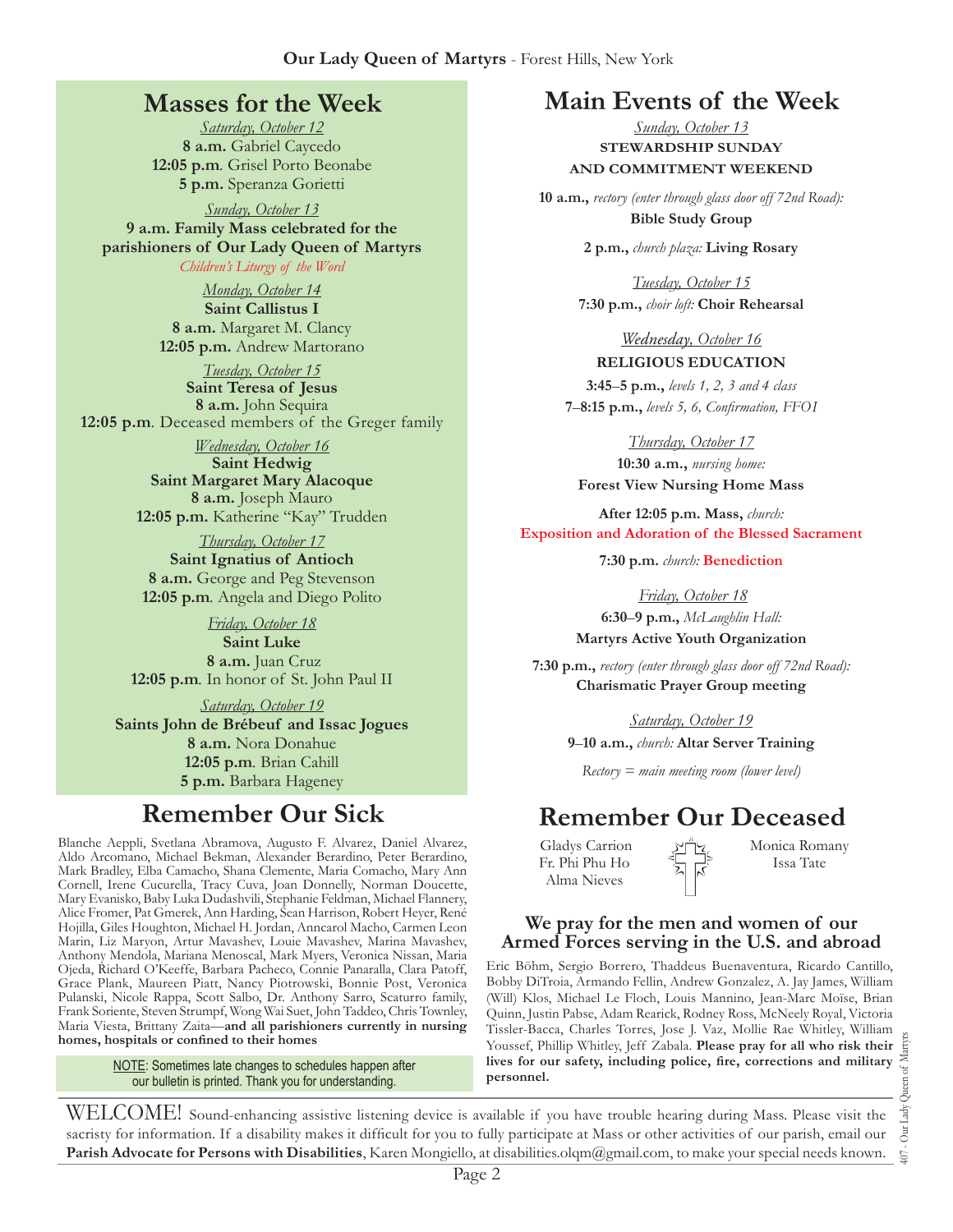# **Sunday Mass Assignments Order of Mass**

### SATURDAY, OCTOBER 12

*5 p.m.* 

*Celebrant:* Father Passenant *Lectors:* Helen Errera, John Doyle *Leader of Song:* Warren Harding *EMHCs:* Joseph Pollini, Yorke Mizelle, Sandy Singh

### SUNDAY, OCTOBER 13

*9 a.m.* 

*Celebrant:* Father Antonin *Lectors:* Lenny Rodin, Celeste Zervas *Leader of Song:* Cheryl Manrique

*Children's Liturgy of the Word:* Emer Herity *EMHCs:* Grace Sommero, Gerald Abes, Pat Abes, Roger Aguinaldo

### *11:15 a.m.*

*Celebrant:* Father Cunningham *Lectors:* Gregory Stein *Leader of Song:* Paula Rocheleau Hernández *EMHCs:* Jacqueline Lakah, Jonathan Rodriguez, Maria Ribar

### *1 p.m.*

*Celebrant:* Bishop Sanchez *Lectors:* Al Smith, Noila Johnson *Leader of Song:* Cheryl Manrique *EMHCs:* Ed Buhay, Maria de Jesus Aguirre, Al Smith

*Members of the Altar Server Society at all Sunday Masses*

**Thank you to all those who serve as ushers**

**Twenty-eighth Sunday of Ordinary Time** *Cycle C—Choir Mass 11:15 a.m.*

**Entrance** *Missal #476—*"There's a Wideness in God's Mercy"

**Mass Parts:** Mass of Creation

**First Reading** *Missal pg. 221—*2 Kings 5:14-17

**Responsorial Psalm**—Missal pg. 221

**Second Reading** *Missal pg. 222—*2 Timothy 2:8-13

**Gospel** *Missal pg. 222—*Luke 17:11-19

**Homily**

**OFFERTORY** "Let Our Songs Fill the Skies" *(T. Kirk)—Choir Missal* #516—"For the Sake of Christ"

**Communion** "Seek Ye the Lord" *(J. V. Roberts)—Choir*  Organ Meditation *Missal #663—*"With the Lord"

**Closing Hymn** *Missal #415—*"Church of God, Elect and Glorious"

## **Second Collections**

›› Today's second collection is for Pastoral Care. ›› Sunday, October 20, the second collection will be for Parish Youth programs. There is also an envelope for World Mission Sunday..

›› Please use the blue envelope at any time to contribute to the Parish Endowment Fund or, at our Parish Giving portal, select Blue Envelope from the pull-down menu. Read more at ourladyqueenofmartyrs.org/blue-envelope.

# **STEWARDSHIP MATTERS**

Volunteers from our stewardship committee are available in the vestibule today to help anyone who needs to register as a member of the parish as well as to help you sign up for electronic giving. Thank you for taking advantage of this opportunity and for completing your **commitment cards** indicating whether you are able to increase your weekly offering to Our Lady Queen of Martyrs parish.

*For Students and Parents: Catholic High School Open Houses on page 6.*

### **AFTER TODAY'S 1PM MASS**

Join us for a Living Rosary! We will form a circle in front of the church, with each participant representing a bead on the rosary and leading one prayer of the rosary.

All are welcome.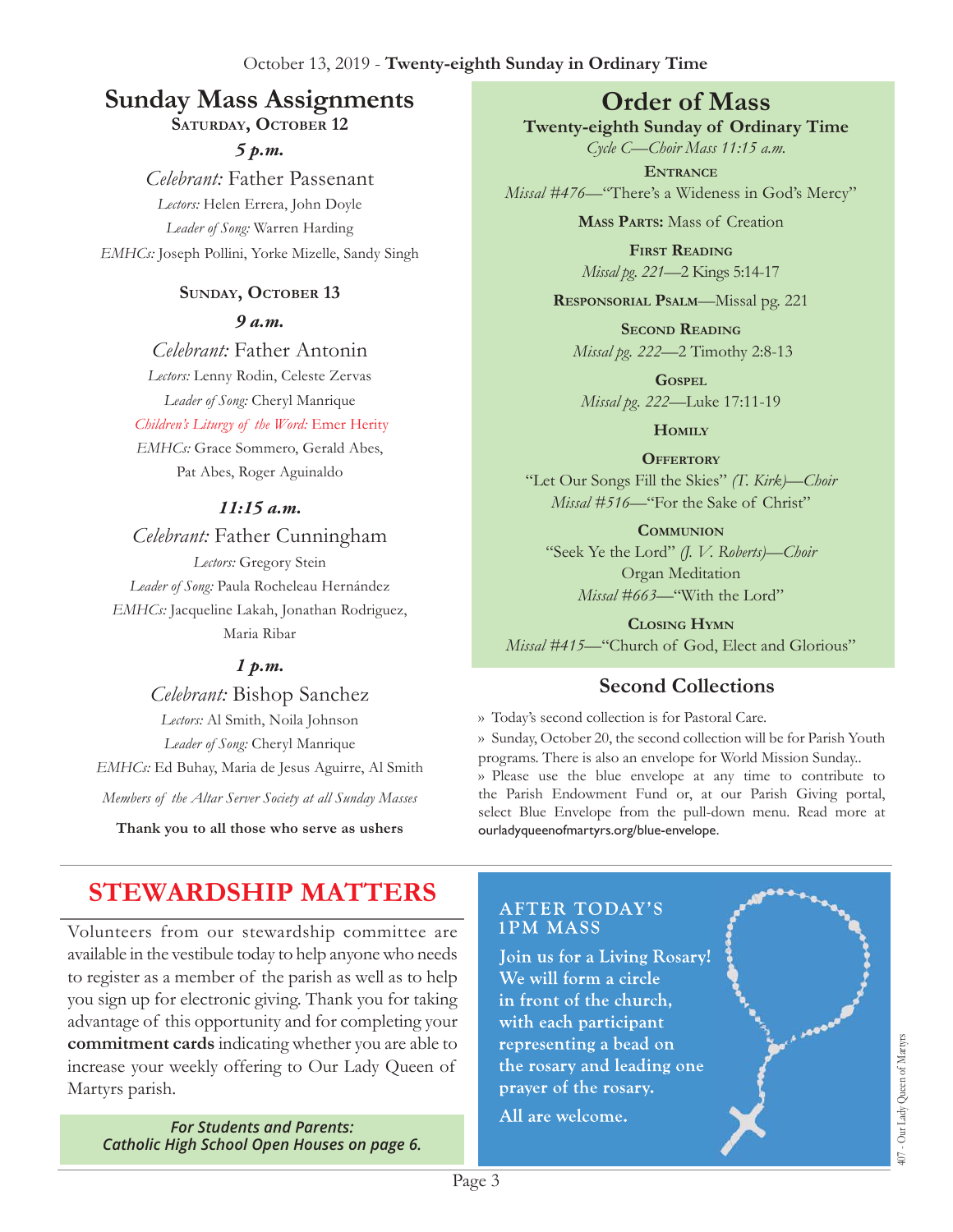### **Diocesan Mass of Remembrance and Healing for Pregnancy and Infant Loss Tuesday, October 15 at 7 p.m. at St. Sebastian Church, Woodside**

A special invitation is extended to anyone who grieves the loss of a child as a result of miscarriage, stillbirth, or abortion. These losses may be recent or extend over many years. A commendation ceremony has been built into the Mass in which participants will have the opportunity to name their babies and offer them to the Lord. The names of these children will be collected and sent to the Sisters of Life, who will pray for them throughout the month of November. St. Sebastian Church is located at 58-02 Roosevelt Ave.

# **From the OLQM Catholic Social Action Committee**

### **~October is Respect for Life Month~**

### A reflection from the U.S. Catholic Bishops

"Every individual, precisely by reason of the mystery of the Word of God who was made flesh (cf. Jn 1:14), is entrusted to the maternal care of the Church. Therefore every threat to human dignity and life must necessarily be felt in the Church's very heart; it cannot but affect her at the core of her faith in the Redemptive Incarnation of the Son of God, and engage her in her mission of proclaiming the Gospel of life in all the world and to every creature....

"Whatever insults human dignity, such as subhuman living conditions, arbitrary imprisonment, deportation, slavery, prostitution, the selling of women and children; as well as disgraceful working conditions, where people are treated as mere tools for profit, rather than as free and responsible persons; all these things and others like them are infamies indeed. They poison human society, and they do more harm to those who practise them than to those who suffer from the injury."

If you are interested in Catholic social teaching in action, please join us. Contact Bishop Sanchez or Father Passenant in person, by phone, or email them at the rectory (rectoryolom $\omega$ aol.com). Also join us in the rectory at our next meeting. Dates and times will be announced in the bulletin and from the pulpit.

To learn more about the legislative issues that impact us as Catholics and how you can express your opinion to our elected officials, also sign up for "action alerts" from the New York State Catholic Conference. Go to:

### **www.nyscatholic.org/nys-catholic-conference-action-center**



### Recently at OLQM

# **All Pets Are Blessed: Feast of St. Francis of Assisi**

#### *photos by Andy Nguyen*

Be sure to visit ourladyqueenofmartyrs.org/photo-gallery for more photos of the many adorable animals who received their annual blessing on October 4th.



**RCIA at OLQM: Rite of Catholic Initiation for Adults.** RCIA is a journey of faith through the sacraments of Baptism, Eucharist, and Confirmation for those age 18 and older. If you want to become a Catholic or are a baptized Catholic who needs to complete First Communion and/or Confirmation, RCIA is the answer. It is our privilege to help you become fully initiated into the Catholic Church. Please contact Veronica McCarthy at olgmrcia@gmail.com or call 718-268-6251, ext. 27, for additional information.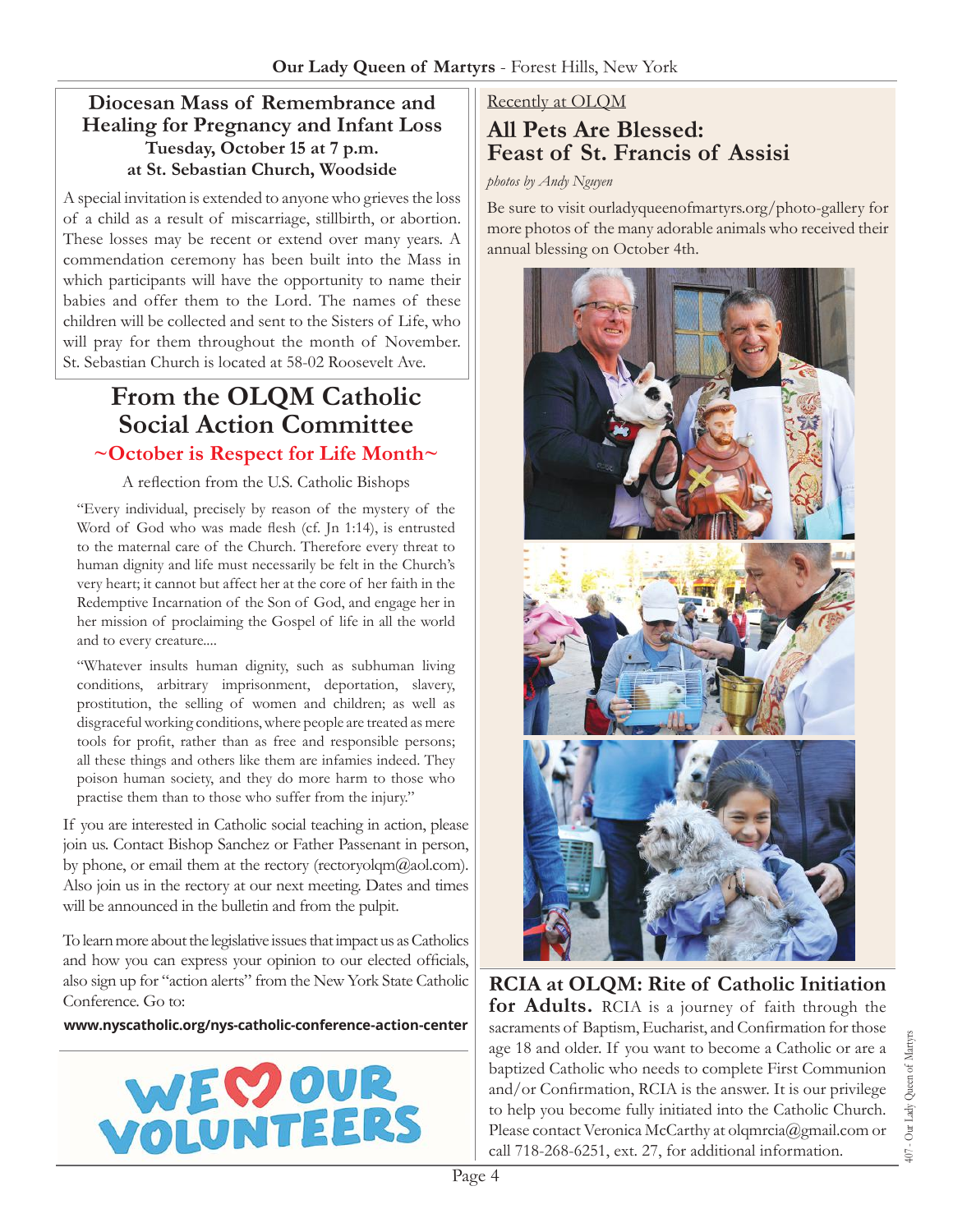# **Adult Catholic Education**

We have two parish groups for adult Catholic education and faith sharing. One group of parishioners is currently meeting on Monday evenings this fall to discuss the **Spiritual Exercises of St. Ignatius of Loyola**. If you would like to join this week's Monday night group, please call Bob or Melinda at 917-545-8049 or email bobmelinda@aol.com for the time and place.

Another group meets regularly on **Sundays at 10 a.m.** in the rectory basement for Bible Study. Their current topic is the **Gospel of John**. If you would like to join them Sunday mornings, you can enter through the glass door at the back of rectory.

### **Bereavement Support Group at OLQM**

We offer help and healing for the hurt of losing a loved one. Meetings are the first and third Mondays of the month: **October 21, November 4 & 18, December 9** (one meeting) from 7–9 p.m. in the rectory main meeting room. Please call ahead to the rectory (718-268-6251) if interested in attending or email the group's facilitator, Commissioned Lay Pastoral Leader Yorke Mizelle, at ymizelle@nyc.rr.com.



### **Weekly Collections**

|                                                                                             | October <sub>6</sub> |
|---------------------------------------------------------------------------------------------|----------------------|
| Candle Offerings                                                                            | 1,520.00             |
| 1st Collection                                                                              | 9,538.70             |
| 2nd Collection (major repairs)                                                              | 3,544.00             |
| Collection for Academy Building maintenance                                                 | 1,258.50             |
| Online Parish Giving                                                                        | 1,381.00             |
| Mail In                                                                                     | 350.00               |
| <b>TOTAL</b>                                                                                | 17,592.20            |
| Weekly Income Needs*                                                                        | 21,250.00            |
| Surplus/(Deficit)                                                                           | (3,657.80)           |
| *Amount peodod weekly to meet church expenses. Figures are unquidited Totals do not reflect |                      |

*\* Amount needed weekly to meet church expenses. Figures are unaudited. Totals do not reflect other income sources. Our goal is to cover parish expenses through higher first collections. This will ensure a fiscally sound position, without having to depend on less reliable income streams.*

Please remember the Roman Catholic Church of Our Lady Queen of Martyrs in your will and estate planning. Contact Bishop Sanchez or Father Passenant at 718-268-6251.

#### **Sign up for Electronic Parish Giving from Your Phone.**

It's a convenient, secure, and simple way to make your weekly offertory.



# **Recent Baptisms at Our Lady Queen of Martyrs**

**Anthony Wilson Crespo, Jr.** son of Laura and Anthony Crespo

**Joseph Robert James** son of Marian and David James

**Amelia Sofia Foster** daughter of Delsy and Richard Foster

**Wyatt Anderson Lo** son of Daphney and Kevin Lo

**Mia Theresa Mannino** daughter of Colleen and Joseph Mannino

**Brendan Michael McCarthy** son of Sheila and Michael McCarthy

**Robert Michal Do Jan Miller** son of Susan and Michal Miller *Congratulations to the children, their parents and godparents!*

### **WORLD MISSION SUNDAY COLLECTION**

At all Masses on October 19/20, we will take up the yearly collection for the Society for the Propagation of the Faith. Remembering that we are baptized and sent as a Universal Church of Christ on mission in the world, we are asked to **pray** for the Church's worldwide missionary work and to **offer financial help and charity**. Funds raised will be used to aid vulnerable communities throughout Asia, Africa, Latin America, and the Pacific Islands.

#### **BY EMAIL** Rectory Office:

**rectoryolqm@aol.com** Pastor's Office:

pastorolqm@aol.com Administrator's Office:

admn.olqm@yahoo.com

Bulletin Subjects: olqmcomm@aol.com

OLQM Catholic Academy info@olqmca.org

Pastoral Care Office: dfport@gmail.com

Religious Education Office: olqmreled@gmail.com

RCIA Office: olqmrcia@gmail.com

Deacon Greg Kandra: dcngreg@gmail.com

Disabilities Advocate: disabilities.olqm@gmail.com

# **Contact Us**

**BY TELEPHONE** Rectory Office: **718-268-6251 Emergency** (last rites) 718-810-9788 (*after office hours)*

OLQM Catholic Academy: 718-263-2622

Religious Education Office: 718-263-0907

RCIA Office: 718-268-6251, ext. 27

OLQM Charity Outreach: 718-268-6251, ext. 43

#### **ONLINE**

Website: www.ourladyqueenofmartyrs.org

Facebook, Twitter and Instagram: @OLQMChurch

OLQM Catholic Academy: www.olqmca.org